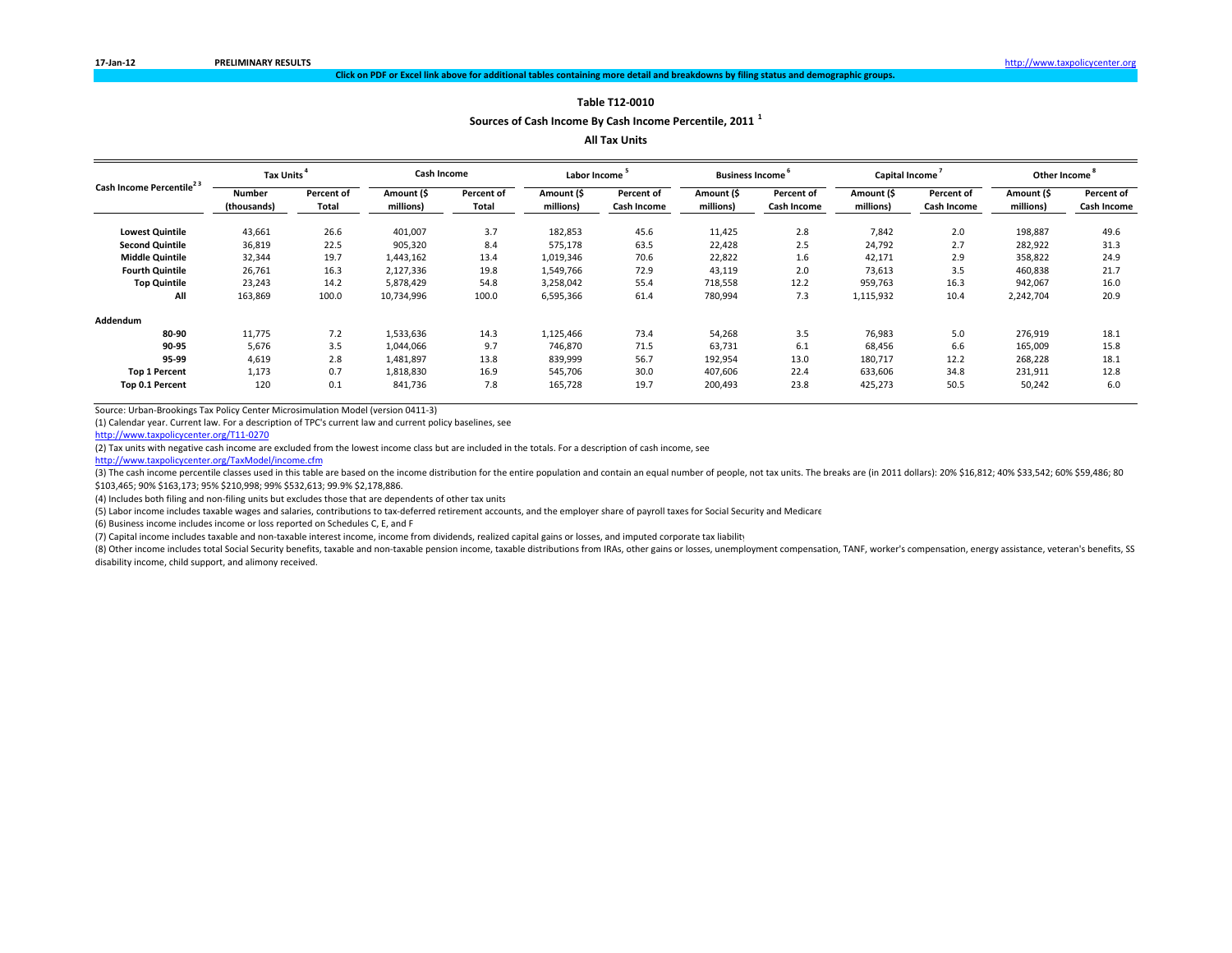**Sources of Cash Income By Cash Income Percentile, <sup>2011</sup> <sup>1</sup>**

**Single Tax Units**

|                                      | Tax Units <sup>4</sup> |            | Cash Income |            | Labor Income |                   | <b>Business Income</b> |             | Capital Income |             | Other Income <sup>°</sup> |             |
|--------------------------------------|------------------------|------------|-------------|------------|--------------|-------------------|------------------------|-------------|----------------|-------------|---------------------------|-------------|
| Cash Income Percentile <sup>23</sup> | Number                 | Percent of | Amount (\$  | Percent of | Amount (\$   | <b>Percent of</b> | Amount (\$             | Percent of  | Amount (\$     | Percent of  | Amount (\$                | Percent of  |
|                                      | (thousands)            | Total      | millions)   | Total      | millions)    | Cash Income       | millions)              | Cash Income | millions)      | Cash Income | millions)                 | Cash Income |
| <b>Lowest Quintile</b>               | 33,318                 | 41.5       | 297,750     | 10.8       | 117,703      | 39.5              | 6,534                  | 2.2         | 5,422          | 1.8         | 168,090                   | 56.5        |
| <b>Second Quintile</b>               | 21,736                 | 27.1       | 527,259     | 19.1       | 291,819      | 55.3              | 11,404                 | 2.2         | 19,717         | 3.7         | 204,320                   | 38.8        |
| <b>Middle Quintile</b>               | 14,528                 | 18.1       | 637,448     | 23.1       | 461,682      | 72.4              | 9,376                  | 1.5         | 24,828         | 3.9         | 141,562                   | 22.2        |
| <b>Fourth Quintile</b>               | 6,934                  | 8.6        | 531,099     | 19.3       | 379,836      | 71.5              | 10,736                 | 2.0         | 30,794         | 5.8         | 109,734                   | 20.7        |
| <b>Top Quintile</b>                  | 3,131                  | 3.9        | 767,030     | 27.8       | 321,507      | 41.9              | 97,647                 | 12.7        | 195,864        | 25.5        | 152,012                   | 19.8        |
| All                                  | 80,235                 | 100.0      | 2,754,485   | 100.0      | 1,574,378    | 57.2              | 126,106                | 4.6         | 278,115        | 10.1        | 775,887                   | 28.2        |
| Addendum                             |                        |            |             |            |              |                   |                        |             |                |             |                           |             |
| 80-90                                | 1,759                  | 2.2        | 224,827     | 8.2        | 138,775      | 61.7              | 9,896                  | 4.4         | 25,332         | 11.3        | 50,824                    | 22.6        |
| 90-95                                | 626                    | 0.8        | 114,800     | 4.2        | 63,463       | 55.3              | 9,598                  | 8.4         | 18,254         | 15.9        | 23,485                    | 20.5        |
| 95-99                                | 594                    | 0.7        | 191,986     | 7.0        | 73,038       | 38.0              | 26,578                 | 13.8        | 44,799         | 23.3        | 47,570                    | 24.8        |
| <b>Top 1 Percent</b>                 | 151                    | 0.2        | 235,418     | 8.5        | 46,231       | 19.6              | 51,574                 | 21.9        | 107,480        | 45.7        | 30,133                    | 12.8        |
| Top 0.1 Percent                      | 16                     | - 36       | 111,905     | 4.1        | 14,652       | 13.1              | 27,172                 | 24.3        | 65,018         | 58.1        | 5,062                     | 4.5         |

Source: Urban‐Brookings Tax Policy Center Microsimulation Model (version 0411‐3)

\* Less than 0.05.

(1) Calendar year. Current law. For <sup>a</sup> description of TPC's current law and current policy baselines, see

http://www.taxpolicycenter.org/T11‐0270

(2) Tax units with negative cash income are excluded from the lowest income class but are included in the totals. For <sup>a</sup> description of cash income, see

http://www.taxpolicycenter.org/TaxModel/income.cfm

(3) The cash income percentile classes used in this table are based on the income distribution for the entire population and contain an equal number of people, not tax units. The breaks are (in 2011 dollars): 20% \$16,812; \$103,465; 90% \$163,173; 95% \$210,998; 99% \$532,613; 99.9% \$2,178,886.

(4) Includes both filing and non-filing units but excludes those that are dependents of other tax units

(5) Labor income includes taxable wages and salaries, contributions to tax‐deferred retirement accounts, and the employer share of payroll taxes for Social Security and Medicare

(6) Business income includes income or loss reported on Schedules C, E, and F

(7) Capital income includes taxable and non‐taxable interest income, income from dividends, realized capital gains or losses, and imputed corporate tax liability

(8) Other income includes total Social Security benefits, taxable and non-taxable pension income, taxable distributions from IRAs, supplemental income or loss, unemployment compensation, TANF, worker's compensation, energy benefits, SSI, disability income, child support, and alimony received.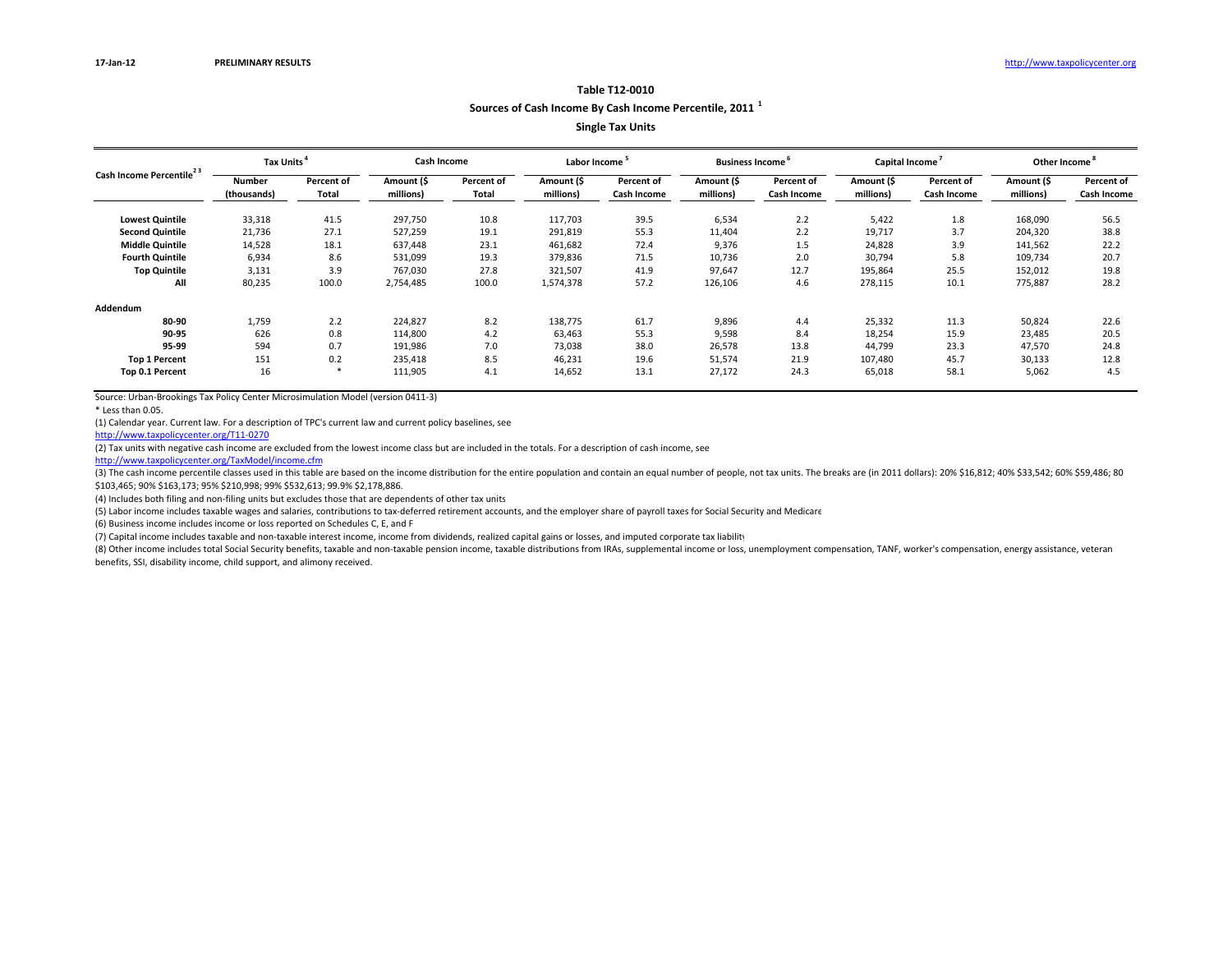# **Table T12‐0010Sources of Cash Income By Cash Income Percentile, <sup>2011</sup> <sup>1</sup>**

## **Married Tax Units Filing Jointly**

|                                                                                                                                              | Tax Units <sup>4</sup>       |                            | <b>Cash Income</b>      |                     | Labor Income <sup>5</sup> |                           | <b>Business Income</b>  |                           | Capital Income          |                           | Other Income <sup>®</sup> |                           |
|----------------------------------------------------------------------------------------------------------------------------------------------|------------------------------|----------------------------|-------------------------|---------------------|---------------------------|---------------------------|-------------------------|---------------------------|-------------------------|---------------------------|---------------------------|---------------------------|
| Cash Income Percentile <sup>23</sup><br><b>Lowest Quintile</b><br><b>Second Quintile</b><br><b>Middle Quintile</b><br><b>Fourth Quintile</b> | <b>Number</b><br>(thousands) | <b>Percent of</b><br>Total | Amount (\$<br>millions) | Percent of<br>Total | Amount (\$<br>millions)   | Percent of<br>Cash Income | Amount (\$<br>millions) | Percent of<br>Cash Income | Amount (\$<br>millions) | Percent of<br>Cash Income | Amount (\$<br>millions)   | Percent of<br>Cash Income |
|                                                                                                                                              | 3,056                        | 5.4                        | 29,617                  | 0.4                 | 19,383                    | 65.4                      | $-2,046$                | $-6.9$                    | 1,946                   | 6.6                       | 10,335                    | 34.9                      |
|                                                                                                                                              | 5,889                        | 10.4                       | 149,735                 | 2.2                 | 95,056                    | 63.5                      | 6.775                   | 4.5                       | 3,705                   | 2.5                       | 44,200                    | 29.5                      |
|                                                                                                                                              | 11,194                       | 19.8                       | 516,313                 | 7.4                 | 313,465                   | 60.7                      | 12,009                  | 2.3                       | 14,736                  | 2.9                       | 176,104                   | 34.1                      |
|                                                                                                                                              | 16,914                       | 29.9                       | 1,372,600               | 19.8                | 982,241                   | 71.6                      | 30,693                  | 2.2                       | 39,387                  | 2.9                       | 320,279                   | 23.3                      |
| <b>Top Quintile</b>                                                                                                                          | 19,266                       | 34.0                       | 4,880,298               | 70.4                | 2,821,296                 | 57.8                      | 585,093                 | 12.0                      | 712,579                 | 14.6                      | 761,330                   | 15.6                      |
| All                                                                                                                                          | 56,662                       | 100.0                      | 6,936,128               | 100.0               | 4,239,122                 | 61.1                      | 607,648                 | 8.8                       | 778,041                 | 11.2                      | 1,311,317                 | 18.9                      |
| Addendum                                                                                                                                     |                              |                            |                         |                     |                           |                           |                         |                           |                         |                           |                           |                           |
| 80-90                                                                                                                                        | 9,502                        | 16.8                       | 1,243,519               | 17.9                | 936,971                   | 75.3                      | 41,436                  | 3.3                       | 49,857                  | 4.0                       | 215,255                   | 17.3                      |
| 90-95                                                                                                                                        | 4,896                        | 8.6                        | 900,763                 | 13.0                | 662,785                   | 73.6                      | 52,208                  | 5.8                       | 47,308                  | 5.3                       | 138,462                   | 15.4                      |
| 95-99                                                                                                                                        | 3,889                        | 6.9                        | 1,247,370               | 18.0                | 743,927                   | 59.6                      | 159,891                 | 12.8                      | 129,348                 | 10.4                      | 214,205                   | 17.2                      |
| <b>Top 1 Percent</b>                                                                                                                         | 979                          | 1.7                        | 1,488,646               | 21.5                | 477,613                   | 32.1                      | 331,558                 | 22.3                      | 486,067                 | 32.7                      | 193,409                   | 13.0                      |
| Top 0.1 Percent                                                                                                                              | 99                           | 0.2                        | 670,412                 | 9.7                 | 141,256                   | 21.1                      | 157,490                 | 23.5                      | 329,165                 | 49.1                      | 42,500                    | 6.3                       |

Source: Urban‐Brookings Tax Policy Center Microsimulation Model (version 0411‐3)

(1) Calendar year. Current law. For <sup>a</sup> description of TPC's current law and current policy baselines, see

http://www.taxpolicycenter.org/T11‐0270

(2) Tax units with negative cash income are excluded from the lowest income class but are included in the totals. For <sup>a</sup> description of cash income, see

http://www.taxpolicycenter.org/TaxModel/income.cfm

(3) The cash income percentile classes used in this table are based on the income distribution for the entire population and contain an equal number of people, not tax units. The breaks are (in 2011 dollars): 20% \$16,812; \$103,465; 90% \$163,173; 95% \$210,998; 99% \$532,613; 99.9% \$2,178,886.

(4) Includes both filing and non-filing units but excludes those that are dependents of other tax units

(5) Labor income includes taxable wages and salaries, contributions to tax‐deferred retirement accounts, and the employer share of payroll taxes for Social Security and Medicare

(6) Business income includes income or loss reported on Schedules C, E, and F

(7) Capital income includes taxable and non‐taxable interest income, income from dividends, realized capital gains or losses, and imputed corporate tax liability

(8) Other income includes total Social Security benefits, taxable and non-taxable pension income, taxable distributions from IRAs, supplemental income or loss, unemployment compensation, TANF, worker's compensation, energy

benefits, SSI, disability income, child support, and alimony received.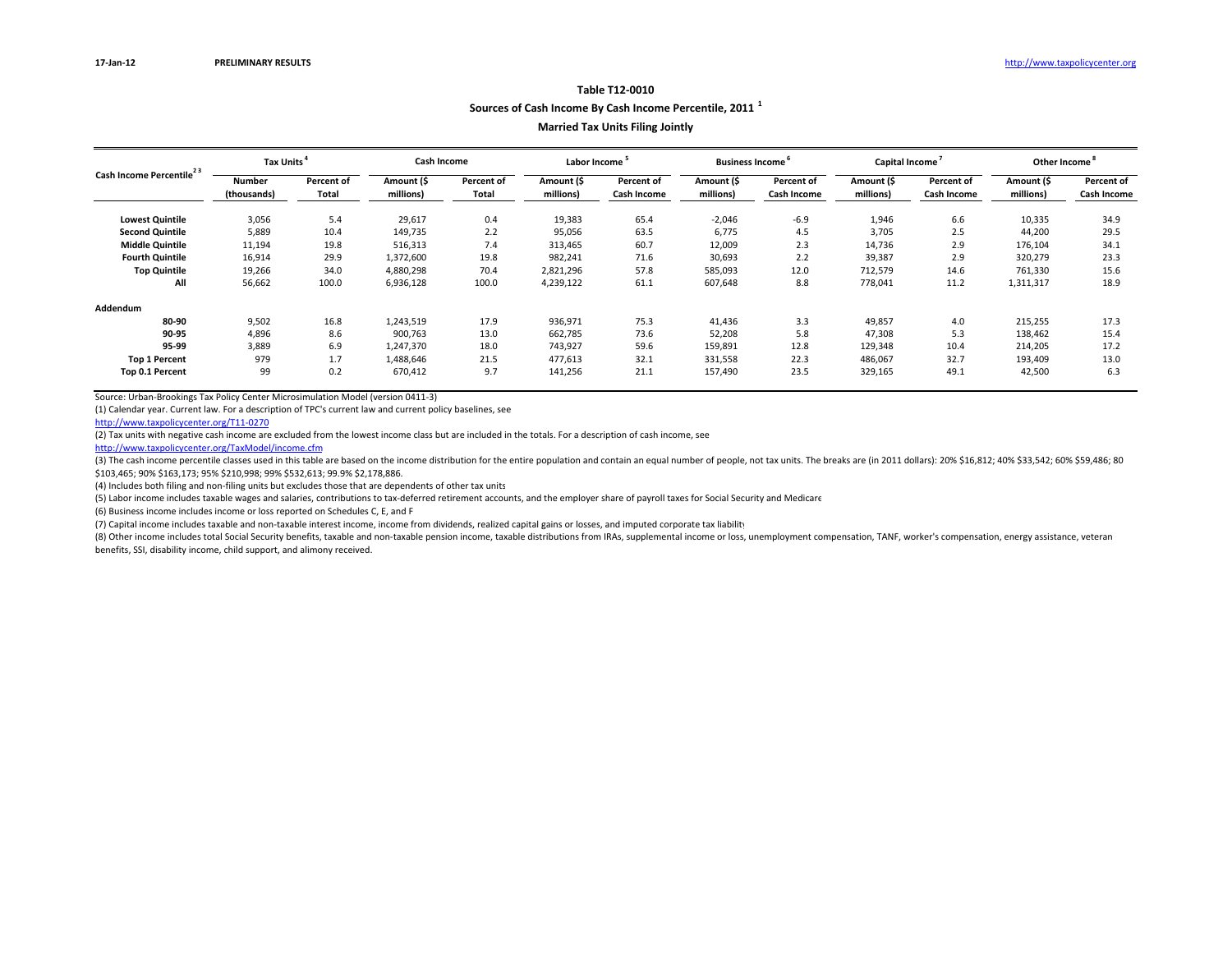# **Sources of Cash Income By Cash Income Percentile, <sup>2011</sup> <sup>1</sup>**

#### **Head of Household Tax Units**

|                                      | Tax Units <sup>4</sup> |            | Cash Income |            | Labor Income |             | <b>Business Income</b> |             | Capital Income |             | Other Income <sup>°</sup> |             |
|--------------------------------------|------------------------|------------|-------------|------------|--------------|-------------|------------------------|-------------|----------------|-------------|---------------------------|-------------|
| Cash Income Percentile <sup>23</sup> | <b>Number</b>          | Percent of | Amount (\$  | Percent of | Amount (\$   | Percent of  | Amount (\$             | Percent of  | Amount (\$     | Percent of  | Amount (\$                | Percent of  |
|                                      | (thousands)            | Total      | millions)   | Total      | millions)    | Cash Income | millions)              | Cash Income | millions)      | Cash Income | millions)                 | Cash Income |
| <b>Lowest Quintile</b>               | 6,965                  | 28.5       | 70,447      | 8.1        | 43,636       | 61.9        | 6,834                  | 9.7         | 339            | 0.5         | 19,639                    | 27.9        |
| <b>Second Quintile</b>               | 8,478                  | 34.7       | 209,998     | 24.3       | 174,965      | 83.3        | 3,453                  | 1.6         | 1,091          | 0.5         | 30,489                    | 14.5        |
| <b>Middle Quintile</b>               | 5,777                  | 23.7       | 252,714     | 29.2       | 214,412      | 84.8        | 842                    | 0.3         | 1,683          | 0.7         | 35,777                    | 14.2        |
| <b>Fourth Quintile</b>               | 2,437                  | 10.0       | 187,148     | 21.6       | 159,005      | 85.0        | 1,280                  | 0.7         | 2,285          | 1.2         | 24,578                    | 13.1        |
| <b>Top Quintile</b>                  | 680                    | 2.8        | 146,339     | 16.9       | 89,650       | 61.3        | 18,350                 | 12.5        | 18,945         | 12.9        | 19,394                    | 13.3        |
| All                                  | 24,414                 | 100.0      | 865,637     | 100.0      | 682,231      | 78.8        | 29,083                 | 3.4         | 24,529         | 2.8         | 129,794                   | 15.0        |
| Addendum                             |                        |            |             |            |              |             |                        |             |                |             |                           |             |
| 80-90                                | 428                    | 1.8        | 54,014      | 6.2        | 42,371       | 78.4        | 2,071                  | 3.8         | 1,197          | 2.2         | 8,374                     | 15.5        |
| 90-95                                | 124                    | 0.5        | 22,908      | 2.6        | 17.444       | 76.1        | 1,020                  | 4.5         | 1,996          | 8.7         | 2,448                     | 10.7        |
| 95-99                                | 102                    | 0.4        | 32,140      | 3.7        | 18,870       | 58.7        | 4,682                  | 14.6        | 4,104          | 12.8        | 4,484                     | 14.0        |
| <b>Top 1 Percent</b>                 | 26                     | 0.1        | 37,277      | 4.3        | 10,965       | 29.4        | 10,577                 | 28.4        | 11,647         | 31.2        | 4,088                     | 11.0        |
| Top 0.1 Percent                      | $\overline{2}$         | *          | 16,260      | 1.9        | 3,047        | 18.7        | 5,087                  | 31.3        | 7,424          | 45.7        | 701                       | 4.3         |

Source: Urban‐Brookings Tax Policy Center Microsimulation Model (version 0411‐3)

\* Less than 0.05.

(1) Calendar year. Current law. For <sup>a</sup> description of TPC's current law and current policy baselines, see

http://www.taxpolicycenter.org/T11‐0270

(2) Tax units with negative cash income are excluded from the lowest income class but are included in the totals. For <sup>a</sup> description of cash income, see

http://www.taxpolicycenter.org/TaxModel/income.cfm

(3) The cash income percentile classes used in this table are based on the income distribution for the entire population and contain an equal number of people, not tax units. The breaks are (in 2011 dollars): 20% \$16,812; \$103,465; 90% \$163,173; 95% \$210,998; 99% \$532,613; 99.9% \$2,178,886.

(4) Includes both filing and non-filing units but excludes those that are dependents of other tax units

(5) Labor income includes taxable wages and salaries, contributions to tax‐deferred retirement accounts, and the employer share of payroll taxes for Social Security and Medicare

(6) Business income includes income or loss reported on Schedules C, E, and F

(7) Capital income includes taxable and non‐taxable interest income, income from dividends, realized capital gains or losses, and imputed corporate tax liability

(8) Other income includes total Social Security benefits, taxable and non-taxable pension income, taxable distributions from IRAs, supplemental income or loss, unemployment compensation, TANF, worker's compensation, energy benefits, SSI, disability income, child support, and alimony received.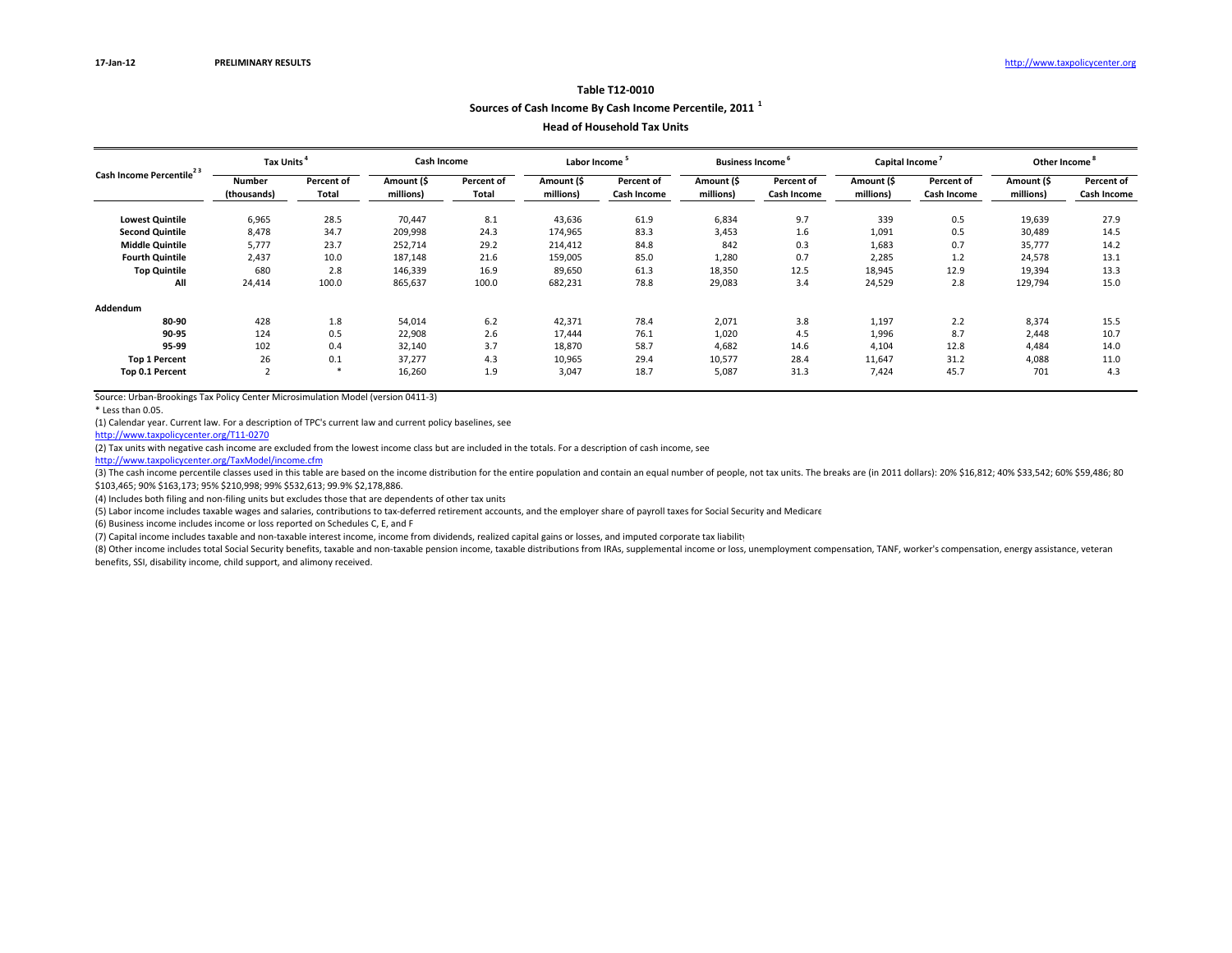## **Sources of Cash Income By Cash Income Percentile, <sup>2011</sup> <sup>1</sup>**

#### **Tax Units with Children**

|                                      | Tax Units <sup>4</sup> |                   | Cash Income |            | Labor Income |                   | <b>Business Income</b> |             | Capital Income |                                                                                                                                                                                      | Other Income <sup>°</sup> |            |
|--------------------------------------|------------------------|-------------------|-------------|------------|--------------|-------------------|------------------------|-------------|----------------|--------------------------------------------------------------------------------------------------------------------------------------------------------------------------------------|---------------------------|------------|
| Cash Income Percentile <sup>23</sup> | <b>Number</b>          | <b>Percent of</b> | Amount (\$  | Percent of | Amount (\$   | <b>Percent of</b> | Amount (\$             | Percent of  | Amount (\$     | Percent of                                                                                                                                                                           | Amount (\$                | Percent of |
|                                      | (thousands)            | Total             | millions)   | Total      | millions)    | Cash Income       | millions)              | Cash Income | millions)      | millions)<br>Cash Income<br>13,523<br>1.1<br>0.4<br>27,473<br>0.7<br>47,234<br>1.0<br>62,082<br>10.7<br>189,923<br>7.1<br>339,506<br>1.6<br>43,526<br>3.0<br>30,877<br>6.6<br>61,182 | Cash Income               |            |
| <b>Lowest Quintile</b>               | 7,284                  | 15.1              | 70,813      | 1.7        | 49,015       | 69.2              | 7,482                  | 10.6        | 792            |                                                                                                                                                                                      |                           | 19.1       |
| <b>Second Quintile</b>               | 10,183                 | 21.0              | 253,869     | 6.0        | 215,417      | 84.9              | 9,989                  | 3.9         | 991            |                                                                                                                                                                                      |                           | 10.8       |
| <b>Middle Quintile</b>               | 9,716                  | 20.1              | 435,044     | 10.3       | 375,638      | 86.3              | 8,951                  | 2.1         | 3,221          |                                                                                                                                                                                      |                           | 10.9       |
| <b>Fourth Quintile</b>               | 10,180                 | 21.0              | 818,596     | 19.4       | 731,453      | 89.4              | 17,071                 | 2.1         | 7,990          |                                                                                                                                                                                      |                           | 7.6        |
| <b>Top Quintile</b>                  | 10,833                 | 22.4              | 2,656,233   | 62.8       | 1,839,706    | 69.3              | 343,160                | 12.9        | 283,443        |                                                                                                                                                                                      |                           | 7.2        |
| All                                  | 48,380                 | 100.0             | 4,227,471   | 100.0      | 3,216,314    | 76.1              | 372,125                | 8.8         | 299,527        |                                                                                                                                                                                      |                           | 8.0        |
| Addendum                             |                        |                   |             |            |              |                   |                        |             |                |                                                                                                                                                                                      |                           |            |
| 80-90                                | 5,389                  | 11.1              | 702,236     | 16.6       | 622,797      | 88.7              | 24,909                 | 3.5         | 11,004         |                                                                                                                                                                                      |                           | 6.2        |
| 90-95                                | 2,751                  | 5.7               | 506,263     | 12.0       | 428,731      | 84.7              | 31,633                 | 6.2         | 15,021         |                                                                                                                                                                                      |                           | 6.1        |
| 95-99                                | 2,181                  | 4.5               | 695,181     | 16.4       | 490,949      | 70.6              | 97,179                 | 14.0        | 45,871         |                                                                                                                                                                                      |                           | 8.8        |
| <b>Top 1 Percent</b>                 | 512                    | 1.1               | 752,553     | 17.8       | 297,229      | 39.5              | 189,438                | 25.2        | 211,548        | 28.1                                                                                                                                                                                 | 54,338                    | 7.2        |
| Top 0.1 Percent                      | 48                     | 0.1               | 329,373     | 7.8        | 82,280       | 25.0              | 82,637                 | 25.1        | 152,784        | 46.4                                                                                                                                                                                 | 11,672                    | 3.5        |

Source: Urban‐Brookings Tax Policy Center Microsimulation Model (version 0411‐3)

(1) Calendar year. Current law. For <sup>a</sup> description of TPC's current law and current policy baselines, see

http://www.taxpolicycenter.org/T11‐0270

(2) Tax units with negative cash income are excluded from the lowest income class but are included in the totals. For <sup>a</sup> description of cash income, see

http://www.taxpolicycenter.org/TaxModel/income.cfm

(3) The cash income percentile classes used in this table are based on the income distribution for the entire population and contain an equal number of people, not tax units. The breaks are (in 2011 dollars): 20% \$16,812; \$103,465; 90% \$163,173; 95% \$210,998; 99% \$532,613; 99.9% \$2,178,886.

(4) Includes both filing and non-filing units but excludes those that are dependents of other tax units

(5) Labor income includes taxable wages and salaries, contributions to tax‐deferred retirement accounts, and the employer share of payroll taxes for Social Security and Medicare

(6) Business income includes income or loss reported on Schedules C, E, and F

(7) Capital income includes taxable and non‐taxable interest income, income from dividends, realized capital gains or losses, and imputed corporate tax liability

(8) Other income includes total Social Security benefits, taxable and non-taxable pension income, taxable distributions from IRAs, supplemental income or loss, unemployment compensation, TANF, worker's compensation, energy

benefits, SSI, disability income, child support, and alimony received.